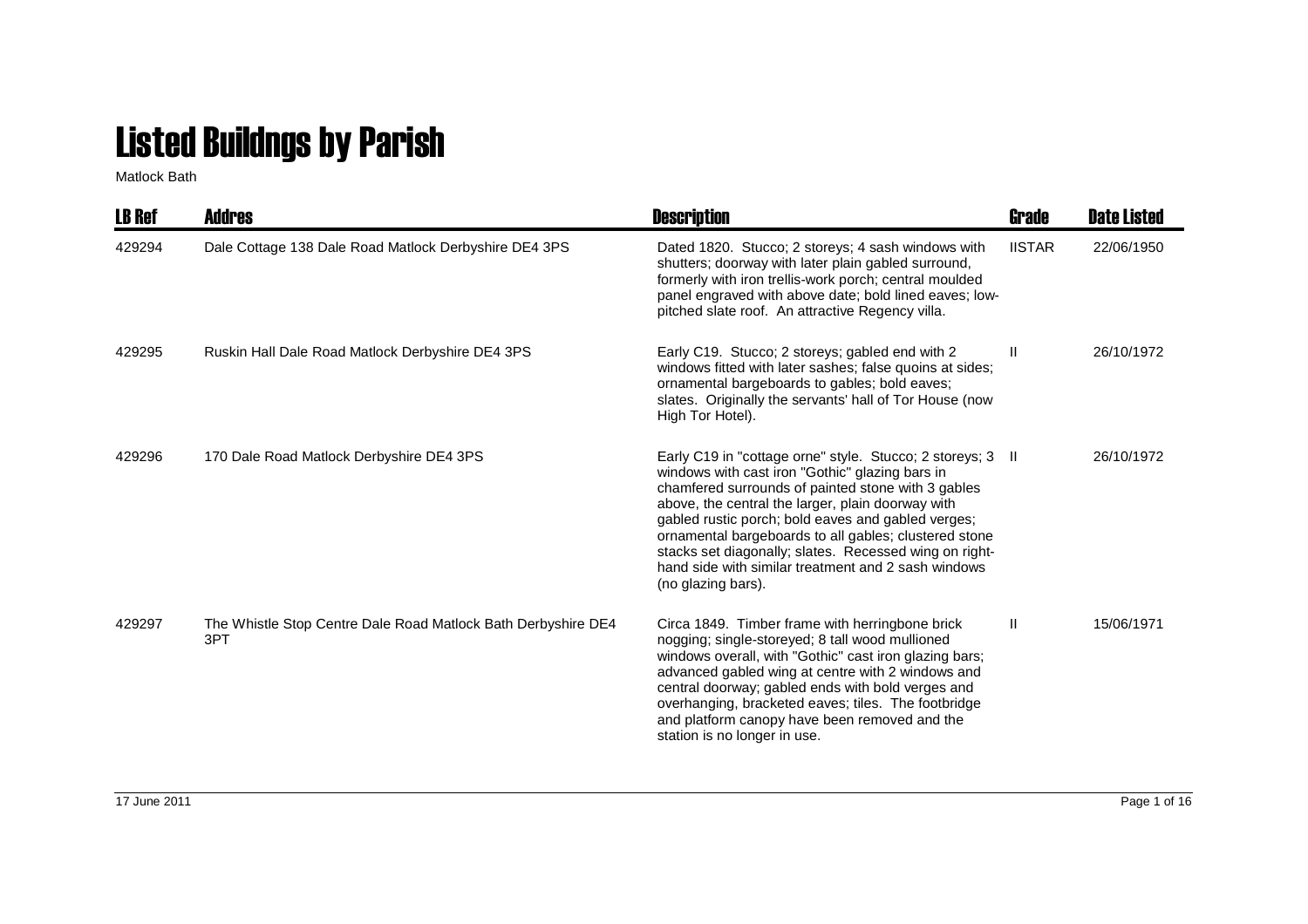| <b>LB Ref</b> | Addres                                                      | <b>Description</b>                                                                                                                                                                                                                                                                                                                                                                                                                                                                                                          | Grade        | <b>Date Listed</b> |
|---------------|-------------------------------------------------------------|-----------------------------------------------------------------------------------------------------------------------------------------------------------------------------------------------------------------------------------------------------------------------------------------------------------------------------------------------------------------------------------------------------------------------------------------------------------------------------------------------------------------------------|--------------|--------------------|
| 429298        | Derwent House 210 Dale Road Matlock Bath Derbyshire DE4 3PT | Late C18 or early C19. Of uncoursed stone rubble,<br>the front stone; 3 storeys; 3 sash windows in plain<br>surrounds; doorway in plain surround with 6-fielded<br>panel door; plain eaves; stone stacks, tiles.                                                                                                                                                                                                                                                                                                            | $\mathbf{H}$ | 26/10/1972         |
| 429363        | Masson House Derby Road Matlock Bath Derbyshire DE4 3PY     | Late C18 and later. Ashlar; 2 storeys; 3 sash windows II<br>(no glazing bars) in plain architraves; moulded wood<br>doorcase in plain architrave with Roman-arched head<br>and segmental fanlight; bands; quoins; moulded<br>cornice; old stone tiles. Recessed wing on right-hand<br>side and a later wing on left-hand side with 1 sash<br>window.                                                                                                                                                                        |              | 26/10/1972         |
| 429365        | 19 - 25 Derby Road Matlock Bath Derbyshire DE4 3PU          | An early to mid C19 terrace range. Stucco; 2 storeys. II<br>Nos 19 and 21 each have 3 sash windows in moulded<br>architraves and a moulded wood doorcase in plain<br>surround with semi-circular head, keyblock and wheel<br>fanlight. Nos 23 and 25 each have 3 sash windows (no<br>glazing bars to No 25) and a stucco pilaster doorcase<br>with moulded wood cornice hood on consoles and<br>rectangular fanlight; 6-panel doors throughout; plain<br>eaves; slates. Listed for Group Value.                             |              | 26/10/1972         |
| 429498        | Lower Towers Masson Road Matlock Bath Derbyshire DE4 3PB    | An early CI9 house of 'Strawberry Hill' style and a<br>prominent landmark. Of irregular plan. Stucco; 2 and<br>3 storeys. Central 2-storeyed block has 2 windows<br>with ogee heads and "Gothic" glazing bars, a mid C19<br>canted bay window below and, on right-hand side, a 3-<br>storeyed circular tower with a window Recessed wing<br>on left-hand side has a 3-light casement'window with<br>hood mould and "Gothic" glazing bars. 5-storeyed<br>block at rear with doorway on ground floor.<br>Castellated parapet. | $\mathbf{I}$ | 26/10/1972         |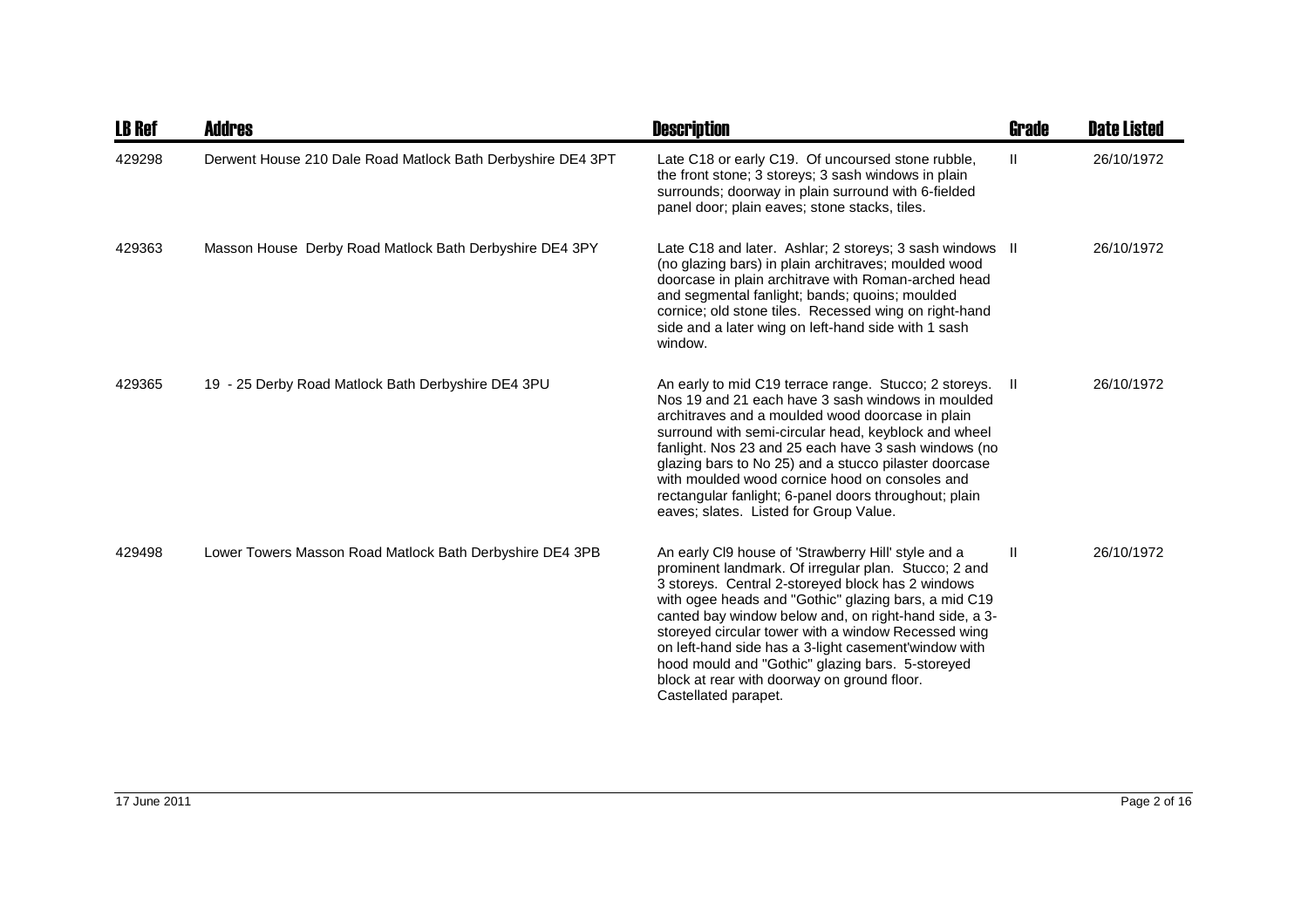| <b>LB Ref</b> | <b>Addres</b>                                                | <b>Description</b>                                                                                                                                                                                                                                                                                                                                                                                                                             | <b>Grade</b> | <b>Date Listed</b> |
|---------------|--------------------------------------------------------------|------------------------------------------------------------------------------------------------------------------------------------------------------------------------------------------------------------------------------------------------------------------------------------------------------------------------------------------------------------------------------------------------------------------------------------------------|--------------|--------------------|
| 429509        | 50 North Parade Matlock Bath Derbyshire DE4 3NS              | Circa 1860. Stone. Nave and chancel. Tower on<br>west side with pyramidal spire. Gabled facade with 3<br>blind arches. Grade II for Group Value.                                                                                                                                                                                                                                                                                               | $\mathbf{H}$ | 26/10/1972         |
| 429510        | 52 To 62 North Parade Matlock Bath Derbyshire DE4 3NS        | Circa 1840. Stone; 3 storeys; 5 tall casement<br>windows (no glazing bars) in plain architraves with<br>cornice hoods and foliated consoles; wrought iron<br>balcony overall at 1st floor; plain band; modillion<br>eaves cornice; slates. C19 shop fronts with a good<br>double-fronted shop front to No 62. Methodist Church,<br>Nos 50 to 86 (even) and Nos 92, 94 and 98 form a<br>group.                                                  | $\mathbf{H}$ | 26/10/1972         |
| 429561        | 64 - 70 North Parade Matlock Bath Derbyshire DE4 3NS         | Circa 1840. Stone; 3 storeys; 6 tall casement<br>windows (no glazing bars) in plain architraves with<br>cornice hoods on consoles; plain floor bands;<br>modillion eaves cornice; slates. No 66 has a plain<br>doorcase with rectangular fanlight and a 3-light<br>window (no glazing bars). Late C19 shop fronts to<br>Nos 66, 68 and 70. Methodist Church, Nos 50 to 86<br>(even) & Nos 92, 94 & 98 form a group. Listed for<br>Group Value. | Ш            | 26/10/1972         |
| 429562        | 72 To 86 (Even) North Parade Matlock Bath Derbyshire DE4 3NS | Circa 1840. Later engraved stucco to original stone; 3 II<br>storeys; 3 sash windows. 2 plain doorcases each with<br>rectangular fanlight and Roman Doric portico; plain<br>eaves; stone stacks; hipped slate roof. Methodist<br>Church, Nos 50 to 86 (even) & Nos 92, 94, & 98 form<br>a group.                                                                                                                                               |              | 26/10/1972         |
| 429563        | 92 - 98 North Parade Matlock Bath Derbyshire DE4 3NS         | Circa 1840. Stone; 3 storeys; 3 sash windows. 2<br>plain doorcases each with rectangular fanlight and<br>Roman Doric portico; plain eaves; stone stacks;<br>hipped slate roof. Methodist Church, Nos 50 to 86<br>(even) & Nos 92, 94 & 98 form a group.                                                                                                                                                                                        | Ш            | 26/10/1972         |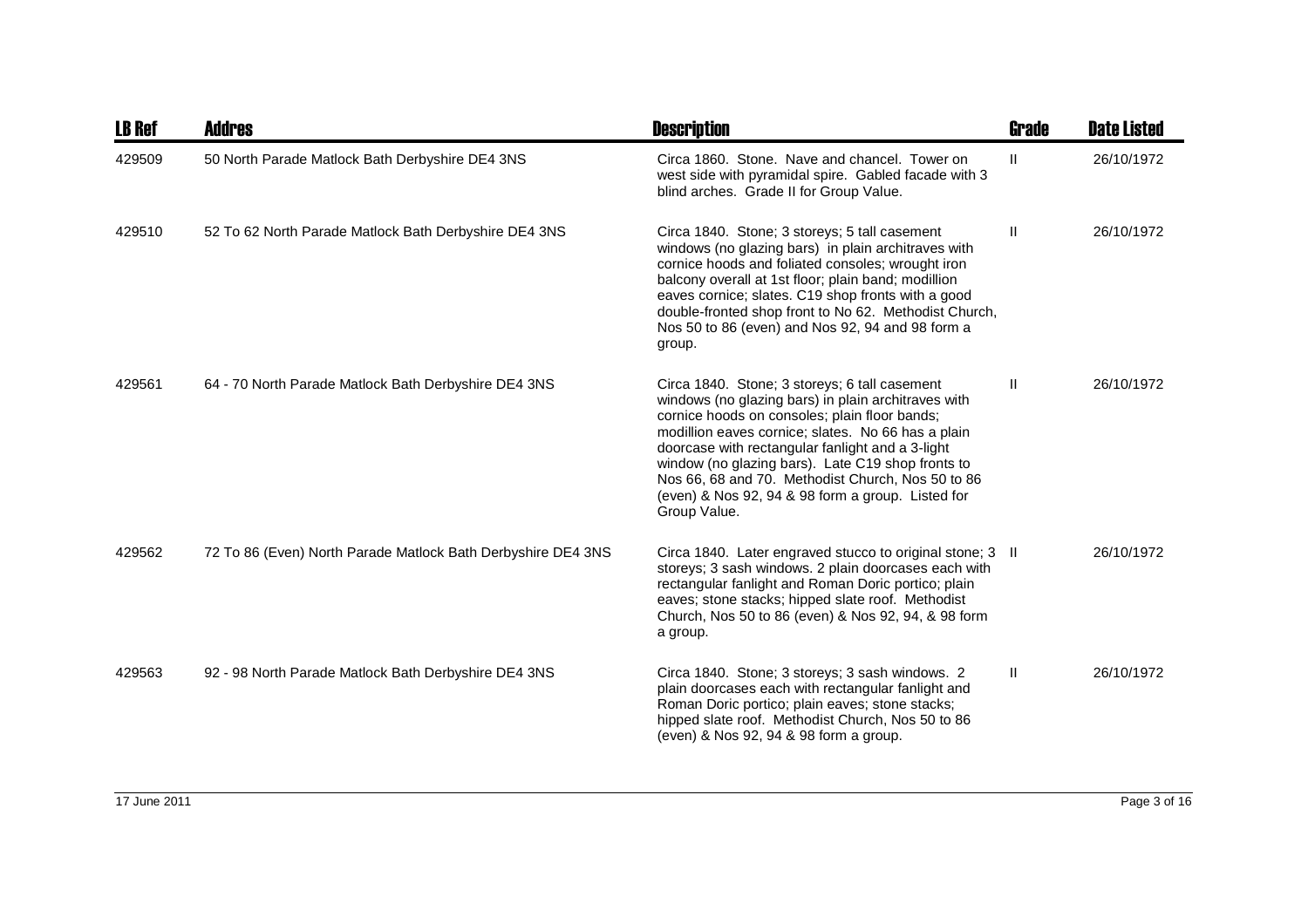| <b>LB Ref</b> | <b>Addres</b>                                            | <b>Description</b>                                                                                                                                                                                                                                                                                                                                                                                                                                 | Grade        | <b>Date Listed</b> |
|---------------|----------------------------------------------------------|----------------------------------------------------------------------------------------------------------------------------------------------------------------------------------------------------------------------------------------------------------------------------------------------------------------------------------------------------------------------------------------------------------------------------------------------------|--------------|--------------------|
| 429564        | 124 - 126 North Parade Matlock Bath Derbyshire DE4 3NS   | Late C18. Stucco ("the front ivy-covered); 2 storeys; 3 II<br>sash windows in chamfered painted stone surrounds;<br>simple wood doorcase in plain surround with semi-<br>circular head and wheel fanlight; painted stone quoins<br>at sides; plain eaves; tiles. Stone garden wall to<br>frontage overall, with flat moulded coping. No 124,<br>Nos 134 to 144 (even) Nos 148 to 172 (even), Royal<br>Museum & Nos 178 to 186 (even) form a group. |              | 26/10/1972         |
| 429566        | 134 And 136 North Parade Matlock Bath Derbyshire DE4 3NS | Early C19. Engraved stucco; 3 storeys; 2 windows (no II<br>glazing bars) in plain architraves and a 3-light canted<br>oriel window on right-hand side (no glazing bars); plain<br>eaves; slates. Modern shop fronts. Grade II for<br>Group Value. No 124, Nos 134, to 144 (even) Nos 148<br>to 172 (even), Royal Museum & Nos 178 to 186 (even)<br>form a group.                                                                                   |              | 26/10/1972         |
| 429567        | 138 - 142 North Parade Matlock Bath Derbyshire DE4 3NS   | Early C19. Stucco; 3 storeys; 2 windows (no glazing<br>bars) in plain architraves and a 3-light canted oriel<br>window on right-hand side (no glazing bars); plain<br>eaves; slates. Modern shop fronts. Grade II for<br>Group Value. No 124 Nos 134 to 144 (even) Nos 148<br>to 172 (even) Royal Museum & Nos 178 to 186 (even)<br>form a group.                                                                                                  | $\mathbf{H}$ | 26/10/1972         |
| 429569        | 148 North Parade Matlock Bath Derbyshire DE4 3NS         | Mid C19. Stucco; 3 storeys; 3 sash windows with<br>keyblocks; band at 3rd storey; wood modillion eaves;<br>slates. Later ashlar facing to ground floor with 4 sash<br>windows, a 2-light window and a doorway with cornice<br>hood on consoles. Grade II for Group Value. No 124,<br>Nos 134 to 144 (even) Nos 148 to 172 (even) Royal<br>Museum & Nos 178 to 186 (even) form a group.                                                             | H.           | 26/10/1972         |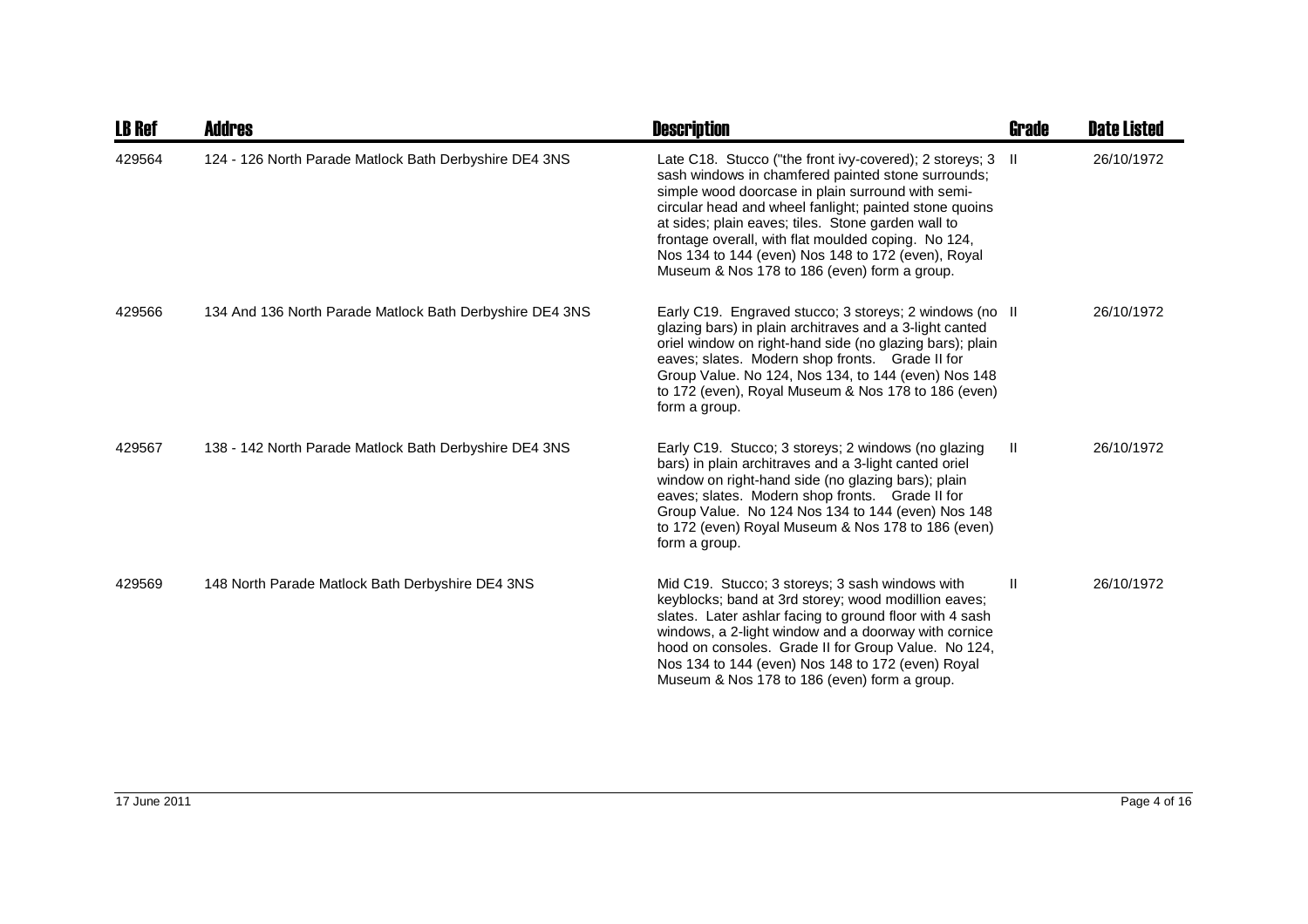| <b>LB Ref</b> | <b>Addres</b>                                                        | <b>Description</b>                                                                                                                                                                                                                                                                                                                                                                                                                       | Grade         | <b>Date Listed</b> |
|---------------|----------------------------------------------------------------------|------------------------------------------------------------------------------------------------------------------------------------------------------------------------------------------------------------------------------------------------------------------------------------------------------------------------------------------------------------------------------------------------------------------------------------------|---------------|--------------------|
| 429570        | Hodkinsons Hotel 150 South Parade Matlock Bath Derbyshire DE4<br>3NR | Regency. Stucco; 4 storeys; 3 sash windows in plain<br>painted stone surrounds; Roman arched doorcase<br>with wheel fanlight and 6-panel door; plain eaves;<br>slates. No 124 Nos 134 to 144 (even) Nos 148 to 172<br>(even) Royal Museum & Nos 178 to 186 (even) form a<br>group.                                                                                                                                                       | -II           | 22/06/1950         |
| 429571        | 152 To 158 South Parade Matlock Bath Derbyshire DE4 3NR              | Note: Listed as North Parade, but address is South<br>Parade (Formerly shown as House immediately south<br>of Hodgkinson's Hotel.) Early C19. Stucco; 4 storeys;<br>2 sash windows in plain surrounds; plain eaves;<br>slates. Modern shop fronts. Grade II for Group<br>Value. No 124, Nos 134 to 144 (even) Nos 148 to 172<br>(even) Royal Museum and Nos 178 to 186 (even) form<br>a group.                                           | -H.           | 26/10/1972         |
| 429572        | 160 - 168 South Parade Matlock Bath Derbyshire DE4 3NR               | (Formerly shown as House immediately north of<br>Astill's Restaurant). Early C19. Stucco; 3 storeys; 4<br>sash windows in plain surrounds; plain eaves; tiles.<br>Modern shop fronts. Grade II for Group Value. No<br>124 Nos 134 to 144 (even) Nos 148 to 172 (even)<br>Royal Museum & Nos 178 to 186 (even) form a<br>group.                                                                                                           | $\mathbf{H}$  | 26/10/1972         |
| 429573        | 170 - 172 South Parade Matlock Bath Derbyshire DE4 3NR               | Formerly listed as Astill's Restaurant. Regency.<br>Stucco; 3 storeys; 4 sash windows in plain surrounds<br>and giant moulded wood bay window at centre of 2nd<br>storey; recessed door with rectangular fanlight on right-<br>hand side; false-quoins at sides; plain eaves; tiles.<br>Modern shop front on left-hand side. No 124 Nos 134<br>to 144 (even) Nos 148 to 172 (even) Royal Museum &<br>Nos 178 to 186 (even) form a group. | $\mathbf{II}$ | 22/06/1950         |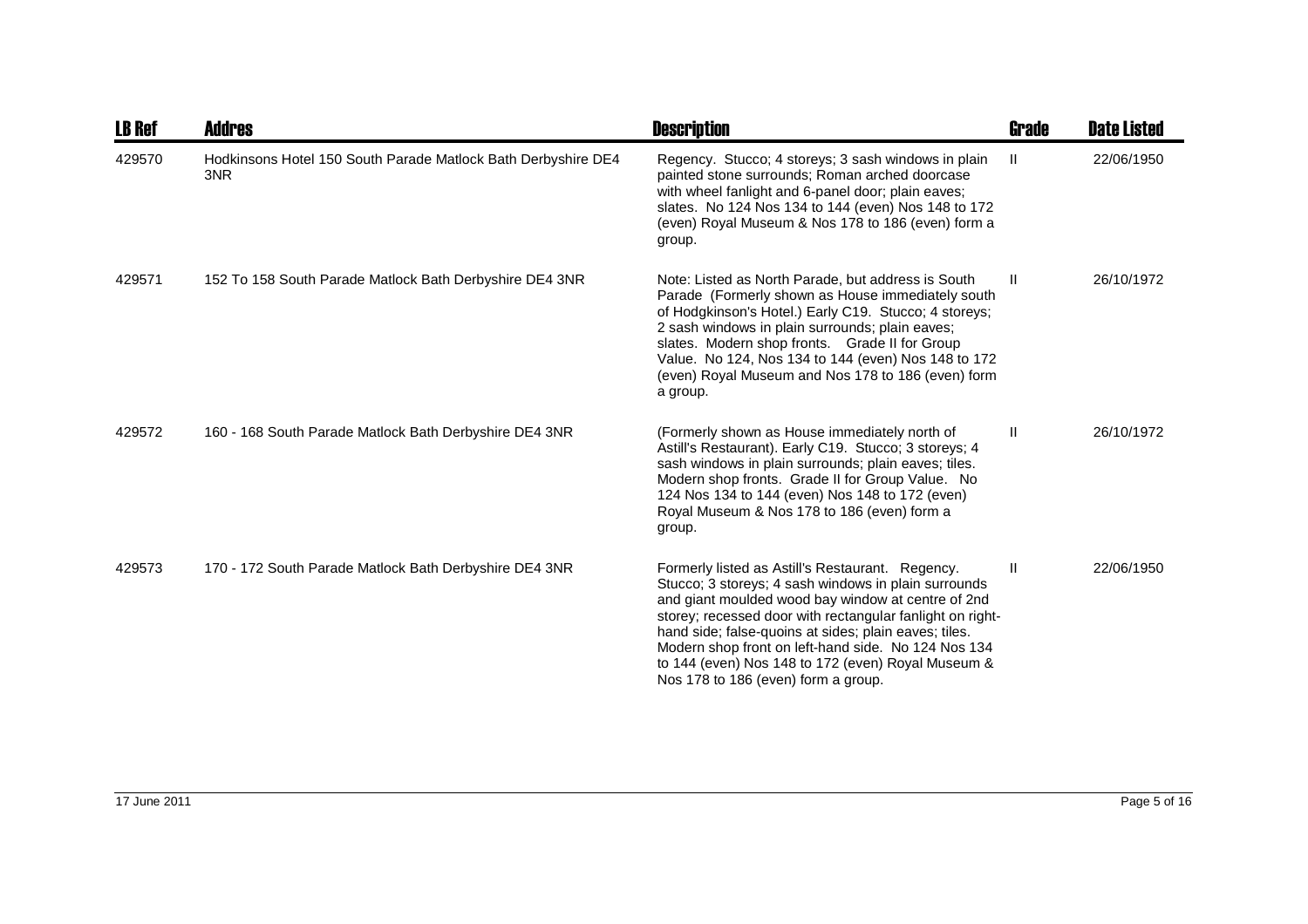| <b>LB Ref</b> | Addres                                                 | <b>Description</b>                                                                                                                                                                                                                                                                                                                                                                         | <b>Grade</b> | <b>Date Listed</b> |
|---------------|--------------------------------------------------------|--------------------------------------------------------------------------------------------------------------------------------------------------------------------------------------------------------------------------------------------------------------------------------------------------------------------------------------------------------------------------------------------|--------------|--------------------|
| 429574        | 174 - 176 South Parade Matlock Bath Derbyshire DE4 3NR | Regency. Stucco; 4 storeys; 2 sash windows in plain<br>surrounds; 2 bay windows to 2nd storey; plain eaves;<br>slates. Mid C19 shop front. Nos 124, Nos 134 to 144<br>(even) Nos 148 to 172 (even) Royal Museum & Nos<br>178 to 186 (even) form a group.                                                                                                                                   |              | 22/06/1950         |
| 429575        | 178 - 180 South Parade Matlock Bath Derbyshire DE4 3NR | (Formerly shown as Willigoose Grocery Store).<br>Regency. Stucco; 4 storeys; 2 sash windows (no<br>glazing bars) and 2 bay windows to 2nd storeys; plain<br>eaves; slates. Modern shop fronts now replace<br>remaining features of ground floor. Grade II for Group<br>Value. No 124, Nos 134 to 144 (even) Nos 148 to 172<br>(even) Royal Museum & Nos 178 to 186 (even) form a<br>group. | Ш            | 26/10/1972         |
| 429576        | 182 South Parade Matlock Bath Derbyshire DE4 3NR       | Early C19. Stucco; 2 storeys; 2 sash windows;<br>moulded stucco eaves; slates. Late C19 shop front.<br>grade II for group value. No 124, Nos 134 to 144<br>(even) Nos 148 to 172 (even), Royal Museum & Nos<br>178 to 186 (even) form a group.                                                                                                                                             | $\mathbf{I}$ | 26/10/1972         |
| 429577        | 184 - 186 South Parade Matlock Bath Derbyshire DE4 3NR | Early Cl9. Stucco; 2 storeys; 4 tall sash windows;<br>moulded stucco eaves; slates. Late C19 shop front.<br>Hipped returned side has a tall window with semi-<br>circular head. No 124, Nos 134 to 144 (even) Nos 148<br>to 172 (even) Royal Museum & Nos 178 to 186 (even)<br>form a group. Listed for Group Value.                                                                       | $\mathbf{I}$ | 26/10/1972         |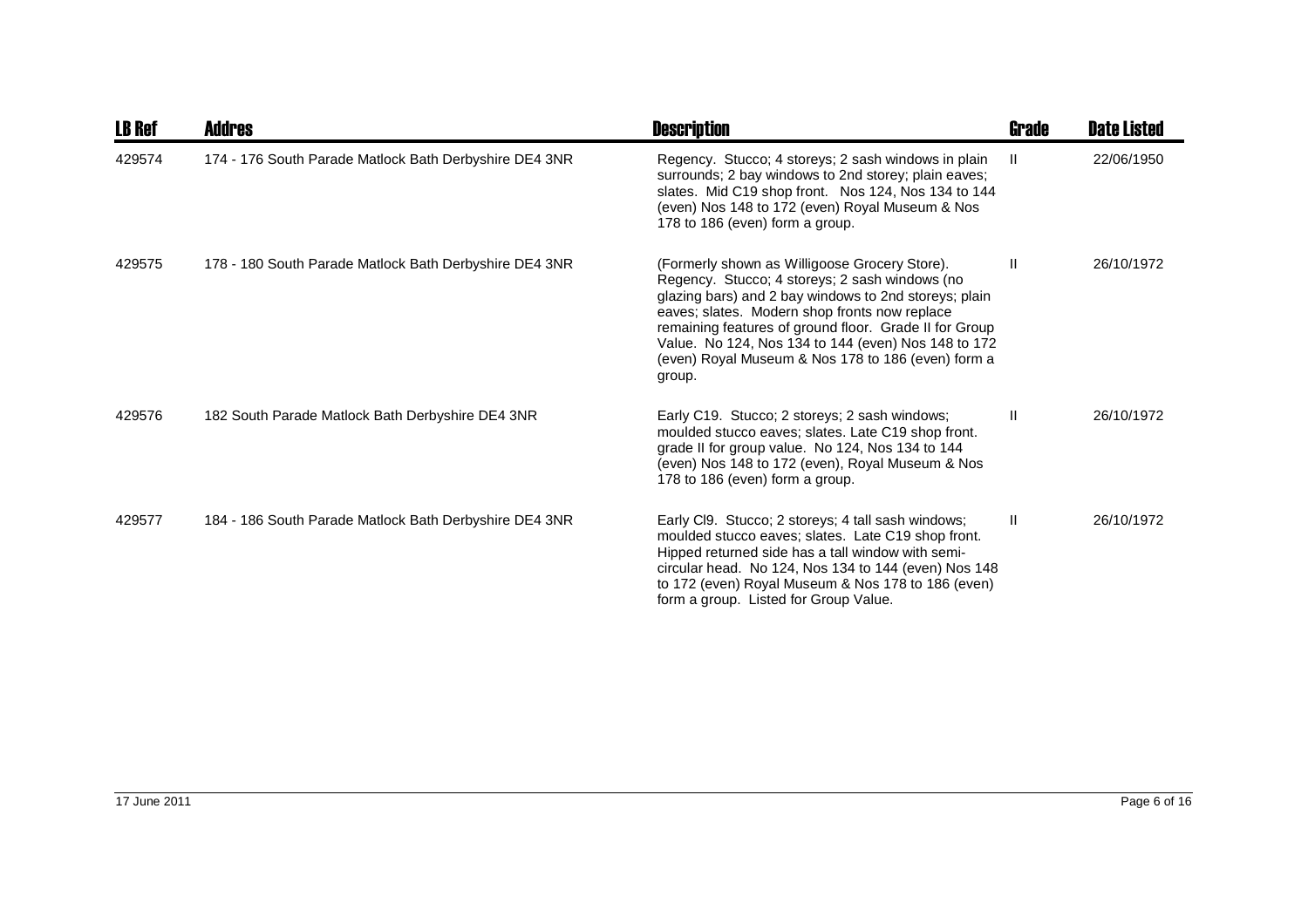| <b>LB Ref</b> | <b>Addres</b>                                                             | <b>Description</b>                                                                                                                                                                                                                                                                                                                                                                                                                                                                                                               | Grade        | <b>Date Listed</b> |
|---------------|---------------------------------------------------------------------------|----------------------------------------------------------------------------------------------------------------------------------------------------------------------------------------------------------------------------------------------------------------------------------------------------------------------------------------------------------------------------------------------------------------------------------------------------------------------------------------------------------------------------------|--------------|--------------------|
| 429657        | Rock House And The Rocks St Johns Road Matlock Bath Derbyshire<br>DE4 3PQ | A pair of early C19 villas in "cottage orne" style and<br>formerly one house known as Rock Villa. Stucco; 2<br>storeys; advanced gabled wings at each side. Centre<br>has 3 windows with cast iron "Gothic" glazing bars and<br>each wing a later sash window; ornamental<br>bargeboards with drop finials; bold lined eaves; stone<br>stacks set diagonally; slates. 2-storeyed wing on right-<br>hand side has a 2-light window with a balcony<br>surmounting an open arcaded loggia. Large<br>conservatory on left-hand side. | $\mathbf{I}$ | 26/10/1972         |
| 429659        | Cliffe House St Johns Road Matlock Bath Derbyshire DE4 3PQ                | Circa 1765. Roughcast; 3 storeys; 3 sash windows in<br>plain surrounds and 2 Venetian windows to ground<br>floor in plain surrounds; doorway in plain surround with<br>arched head, quoins at sides, semi-circular fanlight<br>with "Gothic" tracery and an attractive porch of<br>decorative wrought iron with pentice roof; hipped slate<br>roof. A prominent landmark.                                                                                                                                                        | -H           | 26/10/1972         |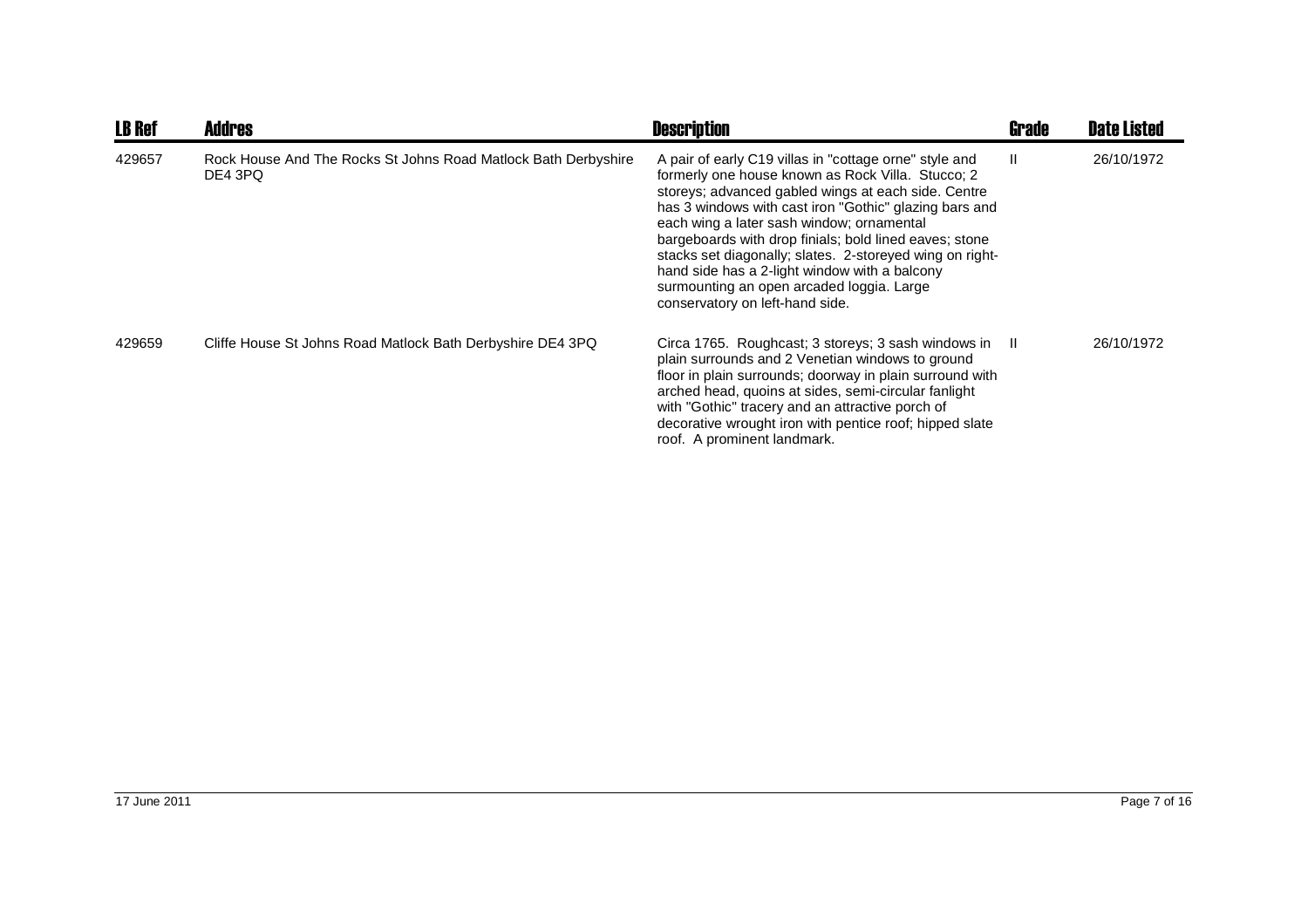| <b>LB Ref</b> | <b>Addres</b>                                                  | <b>Description</b>                                                                                                                                                                                                                                                                                                                                                                                                                                                                                                                                                                                                                                                                                                                                                                                                                                                                                                                                                                                                                                                                                                                                                                                                                                                                                                                                                                                                                                                                                                                                                                                                                                                                                                                                                                                                                                                                                                                                                                                                                                                                                                                                                                                    | Grade        | <b>Date Listed</b> |
|---------------|----------------------------------------------------------------|-------------------------------------------------------------------------------------------------------------------------------------------------------------------------------------------------------------------------------------------------------------------------------------------------------------------------------------------------------------------------------------------------------------------------------------------------------------------------------------------------------------------------------------------------------------------------------------------------------------------------------------------------------------------------------------------------------------------------------------------------------------------------------------------------------------------------------------------------------------------------------------------------------------------------------------------------------------------------------------------------------------------------------------------------------------------------------------------------------------------------------------------------------------------------------------------------------------------------------------------------------------------------------------------------------------------------------------------------------------------------------------------------------------------------------------------------------------------------------------------------------------------------------------------------------------------------------------------------------------------------------------------------------------------------------------------------------------------------------------------------------------------------------------------------------------------------------------------------------------------------------------------------------------------------------------------------------------------------------------------------------------------------------------------------------------------------------------------------------------------------------------------------------------------------------------------------------|--------------|--------------------|
| 429804        | Holy Trinity Church Derby Road Matlock Bath Derbyshire DE4 3PU | Previously Grade C - regraded to Grade II on<br>24.11.10 Revised Description as follows:- Parish<br>church of 1842 by Weightman & Hadfield, enlarged<br>1873-74 by T.E. Streatfeild. MATERIALS: Coursed<br>and tooled local gritstone with freestone dressings and<br>buttresses, graded slate roofs. PLAN: The original<br>church was a cruciform plan with west tower and north<br>porch, to which the south aisle, north organ chamber<br>and south vestry were added. EXTERIOR: Decorated<br>style church, the north side of which looks down to the<br>road below and is effectively the principal elevation.<br>The church is buttressed, including diagonal<br>buttresses, and has a moulded stone cornice and<br>coped gables. The exterior is dominated by the 3-<br>stage tower and tall crocketed spire. The tower has<br>diagonal buttresses, from which pinnacles rise where<br>the crown turns octagonal. The tall first stage has a 3-<br>light west window, above which is a short middle stage<br>with clock faces, and 2-light belfry openings with<br>louvres. On the south side of the tower is a lean-to<br>added in the 1970s. The 3-bay nave has 2-light<br>windows and porch in the first bay. The later south<br>aisle, under a separate roof, has 3-light west window<br>and 2-light south windows. Transepts have 3-light<br>windows. On the south side there is a segmental-<br>pointed doorway, to the left of which a boiler room<br>lean-to was added in the late C20. The chancel has a<br>5-light east window, and 1-light cusped north and<br>south windows. The north organ chamber is a shallow<br>gabled projection with round window incorporating 4<br>trefoil lights. The south vestry has a straight-headed 3-<br>light south window and pointed east doorway.<br>INTERIOR: The south aisle and 11/2 bays at the west<br>end of the nave are separated from the main body of<br>the church by partitions. The south arcade has round<br>piers and chamfered arches. The nave has an arched-<br>brace roof with cusped arcading above the collar<br>beams. The crossing is roofed by similar but crossed<br>diagonal arched braces. There is no west crossing | $\mathbf{H}$ | 26/10/1972         |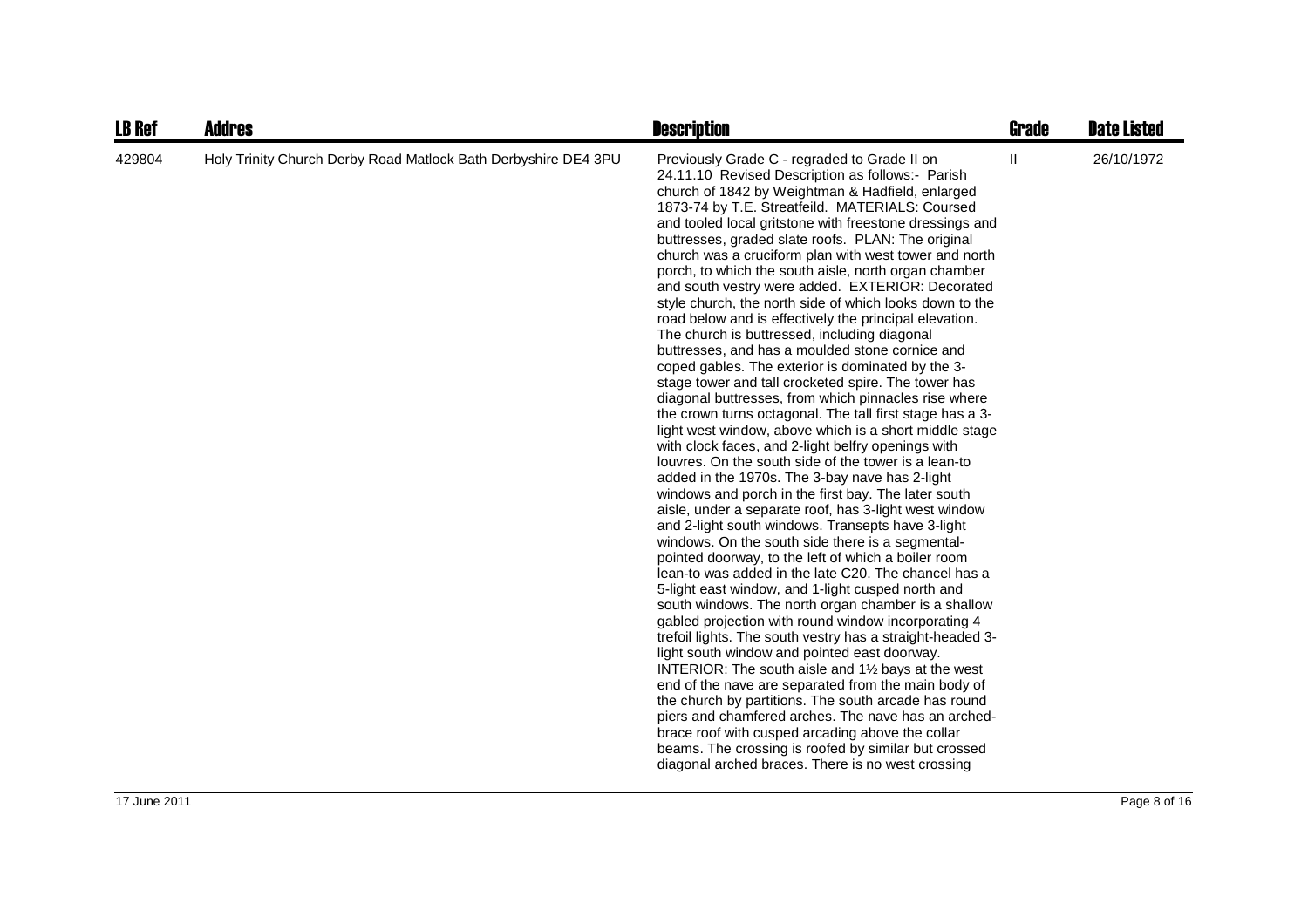| <b>LB Ref</b> | <b>Addres</b> | <b>Description</b>                                                                                                                                                                                                                                                                                                                                                                                                                                                                                                                                                                                                                                                                                                                                                                                                                                                                                                                                                                                                                                                                                                                                                                                                                                                                                                                                                                                                                                                                                                                                                                                                                                                                                                                                                                                                                                                                                                                                                                                                                                                                                                                                                                                            | <b>Grade</b> | <b>Date Listed</b> |
|---------------|---------------|---------------------------------------------------------------------------------------------------------------------------------------------------------------------------------------------------------------------------------------------------------------------------------------------------------------------------------------------------------------------------------------------------------------------------------------------------------------------------------------------------------------------------------------------------------------------------------------------------------------------------------------------------------------------------------------------------------------------------------------------------------------------------------------------------------------------------------------------------------------------------------------------------------------------------------------------------------------------------------------------------------------------------------------------------------------------------------------------------------------------------------------------------------------------------------------------------------------------------------------------------------------------------------------------------------------------------------------------------------------------------------------------------------------------------------------------------------------------------------------------------------------------------------------------------------------------------------------------------------------------------------------------------------------------------------------------------------------------------------------------------------------------------------------------------------------------------------------------------------------------------------------------------------------------------------------------------------------------------------------------------------------------------------------------------------------------------------------------------------------------------------------------------------------------------------------------------------------|--------------|--------------------|
|               |               | arch, but a chancel arch, which has an inner order on<br>corbelled shafts. Transept arches have responds with<br>filleted shafts. The tower arch also has responds with<br>shafts. The chancel has a closed polygonal roof with<br>one arched-brace truss, transepts have simple<br>coupled roofs and the south aisle a hammerbeam<br>roof. The east window has a shafted rere-arch, and<br>sedilia have quatrefoil decoration in the spandrels.<br>Walls are plastered. Original floors are mainly<br>concealed beneath carpets and raised floor of the<br>1970s, which incorporates a tiled baptistery in the<br>crossing. There are C19 decorative tiles in the<br>sanctuary floor. PRINCIPAL FIXTURES: The font is<br>octagonal in Perpendicular style. Some C19 benches<br>survive in the nave, which have shaped ends with<br>roundels, and arcaded frontal. The polygonal stone<br>pulpit incorporates an open quatrefoil frieze. Against<br>the east wall are metal plaques with Decalogue, Creed<br>and Lord¿s Prayer, probably of 1842 but placed there<br>in the 1874 reordering of the chancel that included<br>installation of the reredos, This is stepped, of marble<br>with inlaid roundels. The wooden communion rail on<br>iron standards is probably of the same date. Stained-<br>glass windows include The Good Samaritan in the<br>nave by Ward & Hughes (1889), crucifixion east<br>window and Nativity in the north transept (1923). Other<br>transept and chancel windows have coloured,<br>patterned glass. HISTORY: Parish church of 1842 by<br>the Sheffield architects John Weightman (1801-72)<br>and Matthew Hadfield (1812-85). It catered for the<br>growing local population and the growing popularity of<br>Matlock Bath as a summer resort, although the church<br>is sited beyond the south end of the main settlement.<br>In 1873-74 T.E. Streatfeild (1848-82), architect of<br>London, added a south aisle, extended the chancel<br>and added the vestry and organ chamber. This was<br>done in harmony with the earlier work. The interior was<br>significantly re-ordered in the 1970s. The south aisle<br>and west end of the nave were partitioned off and their |              |                    |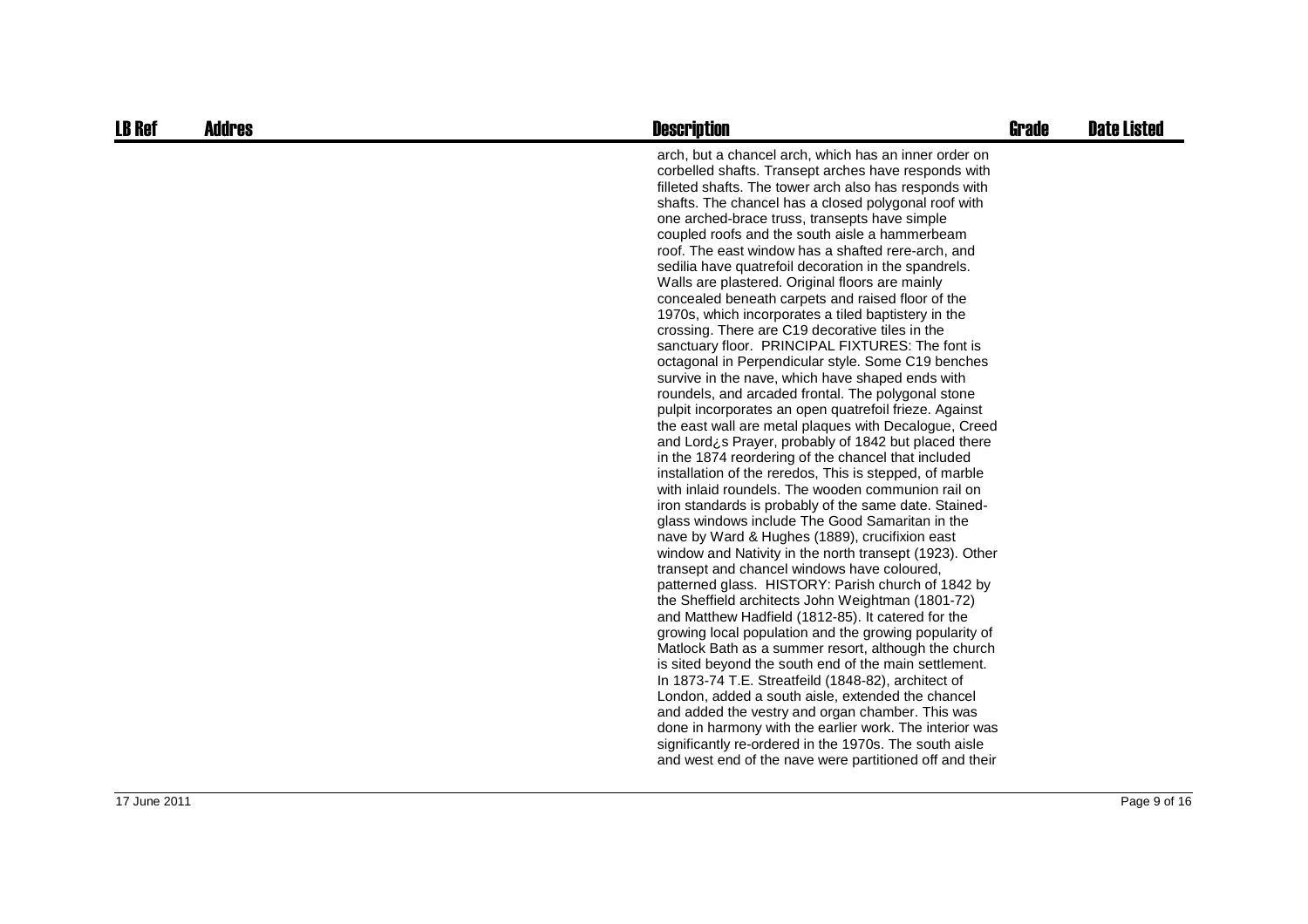| <b>LB Ref</b> | <b>Addres</b>                                                                | <b>Description</b>                                                                                                                                                                                                                                                                                                                                                                                                                                                                                                                                                                                                                                                                                                                                                                                        | <b>Grade</b> | <b>Date Listed</b> |
|---------------|------------------------------------------------------------------------------|-----------------------------------------------------------------------------------------------------------------------------------------------------------------------------------------------------------------------------------------------------------------------------------------------------------------------------------------------------------------------------------------------------------------------------------------------------------------------------------------------------------------------------------------------------------------------------------------------------------------------------------------------------------------------------------------------------------------------------------------------------------------------------------------------------------|--------------|--------------------|
|               |                                                                              | furnishings were removed. Floors were raised in the<br>nave in a scheme that included the installation of a<br>baptistery in the floor of the crossing. SOURCES<br>Pevsner, N., (revised E. Williamson), The Buildings of<br>England: Derbyshire (1978), 273. REASONS FOR<br>DESIGNATION The Church of the Holy Trinity,<br>Matlock Bath, is designated at Grade II for the<br>following principal reasons: * For its well-designed<br>C19 Gothic exterior, that has a unified appearance<br>despite being the work of 2 phases, and is a<br>prominent landmark at the south end of Matlock Bath,<br>with a fine tall spire. * Interior detail of interest includes<br>a rich marble C19 reredos. * For its association with<br>the growth of Matlock Bath as a summer resort in the<br>C <sub>19</sub> . |              |                    |
| 429809        | Temple Hotel Temple Walk Matlock Bath Derbyshire DE4 3PG                     | Early C19. Painted stone; 3 storeys. L-shaped on<br>plan. Advanced gabled wing on right-hand side<br>having 2 sash windows, and the returned side to south<br>3 sash windows, all in plain surrounds. Left-hand wing<br>with 4 sash windows has a canted bay window tiered<br>over 3 storeys to gable end; angled doorway at<br>intersection of wings with small Roman Doric portico;<br>plain eaves; slates. Modern but sympathetic single<br>storeyed extension on left-hand side.                                                                                                                                                                                                                                                                                                                      | H.           | 26/10/1972         |
| 429811        | Heights Of Abraham Limited Upperwood Road Matlock Bath<br>Derbyshire DE4 3PD | An early C19 'sham castle' and a notable landmark.<br>Stucco. Central block of 2 storeys has 2 sash<br>windows, the lower storey advanced and with 3<br>casement windows. A 3-storeyed round tower at each<br>side with pointed-arched windows having "Gothic"<br>glazing bars. Recessed wing on right-hand side has 1<br>window with small balcony. Castellated parapets.                                                                                                                                                                                                                                                                                                                                                                                                                                | -II          | 26/10/1972         |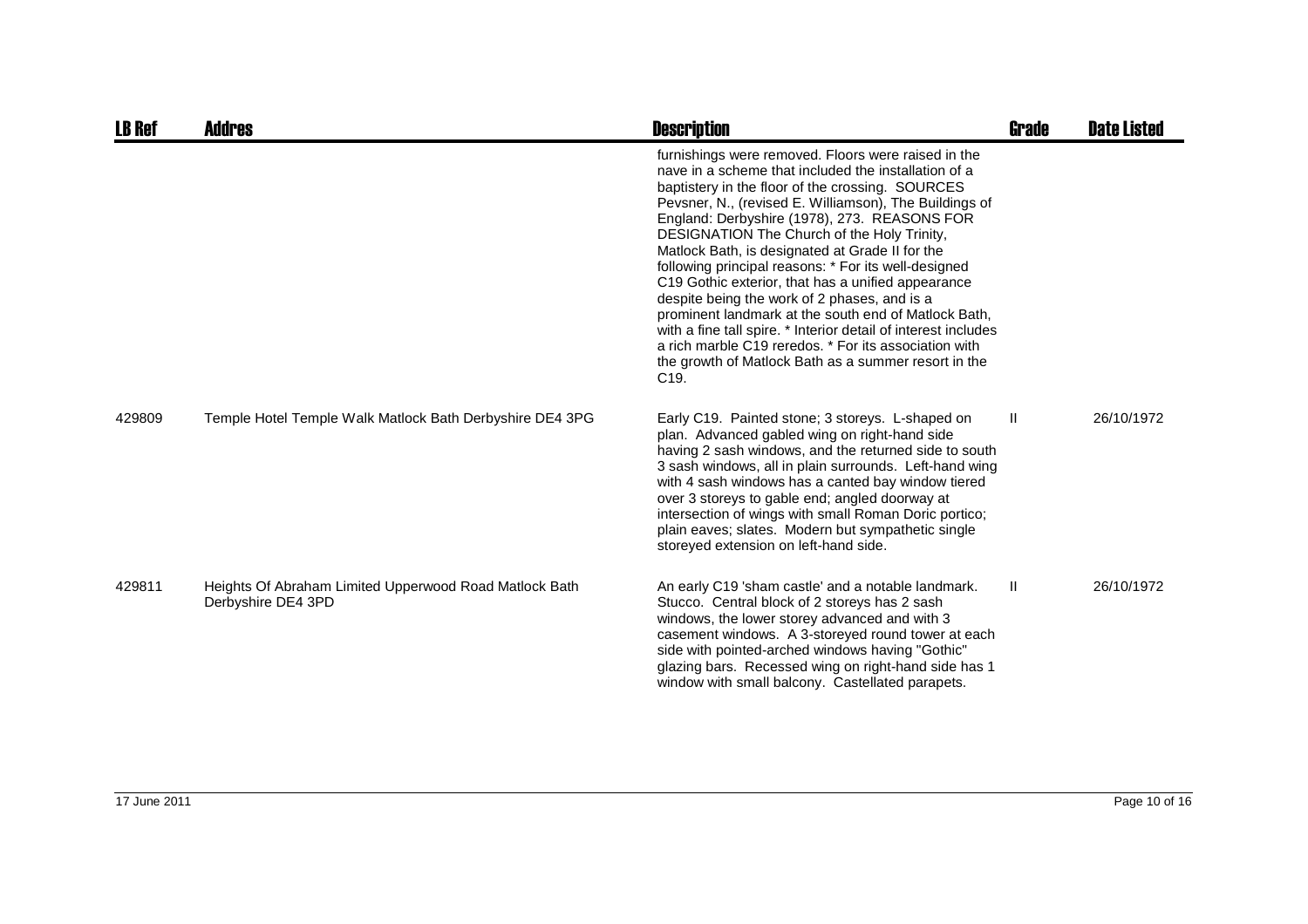| <b>LB Ref</b> | Addres                                                                                  | <b>Description</b>                                                                                                                                                                                                                                                                                                                                                             | Grade        | <b>Date Listed</b> |
|---------------|-----------------------------------------------------------------------------------------|--------------------------------------------------------------------------------------------------------------------------------------------------------------------------------------------------------------------------------------------------------------------------------------------------------------------------------------------------------------------------------|--------------|--------------------|
| 429815        | Hillside Waterloo Road Matlock Bath Derbyshire DE4 3PH                                  | Early C19. Stucco; 3 storeys; 1 tall central sash<br>window and 2 oriel windows with moulded<br>underhangs, cornices and up-swept pentice roofs;<br>plain doorway on right and a recessed wing on right-<br>hand side with pointed-arched window and lean-to<br>roof; plain eaves; slates. Hillside, Bel-mount Cottage<br>and Belle View form a group. Listed for Group Value. | H.           | 26/10/1972         |
| 429816        | Belmont Waterloo Road Matlock Bath Derbyshire DE4 3PH                                   | Dated 1847. Stucco; 2 storeys; plain gable with 2<br>sash windows; plain central doorway with small wood<br>gabled porch. Quatrefoil-shaped plaque in gable with<br>above date. Grade II: for Group Value. Hillside, Bel-<br>mount Cottage and Belle View form a group.                                                                                                        | H.           | 26/10/1972         |
| 429817        | Belle Vue Waterloo Road Matlock Bath Derbyshire DE4 3PH                                 | Early to mid C19, Stone; 2 storeys; 3 sash windows<br>and a large 3-light bow window to ground floor; plain<br>band; moulded stone eaves; stone stacks; hipped<br>slate roof. Recessed single-storeyed wing on left-<br>hand side having later stucco and a doorway with<br>semi-circular head and fanlight. Hillside, Bel-mount<br>Cottage and Belle View form a group.       | $\mathbf{H}$ | 26/10/1972         |
| 429818        | Round House Holme Road Matlock Bath Derbyshire DE4 3NU                                  | Actually a single-storeyed sexagonal lodge. Early<br>C19. Stone; 2 windows with "Gothic" glazing bars, on<br>each side of a plain doorway, all with pointed arched<br>heads; octahedron-shaped slate roof with bold eaves<br>and central stone stack. Later addition on east side.                                                                                             | Ш            | 26/10/1972         |
| 429969        | Telephone Box Outside No 50 To 62 (even) North Parade Matlock<br><b>Bath Derbyshire</b> | K6 Telephone Kiosk outside Nos 50 to 62 (even)<br>Telephone kiosk. Type K6. Designed 1935 by Sir Giles<br>Gilbert Scott. Made by various contractors. Cast iron.<br>Square kiosk with domed roof. Unperforated crowns to<br>top panels and margin glazing to windows and door.<br>Listed for Group Value.                                                                      | Ш            | 20/04/1988         |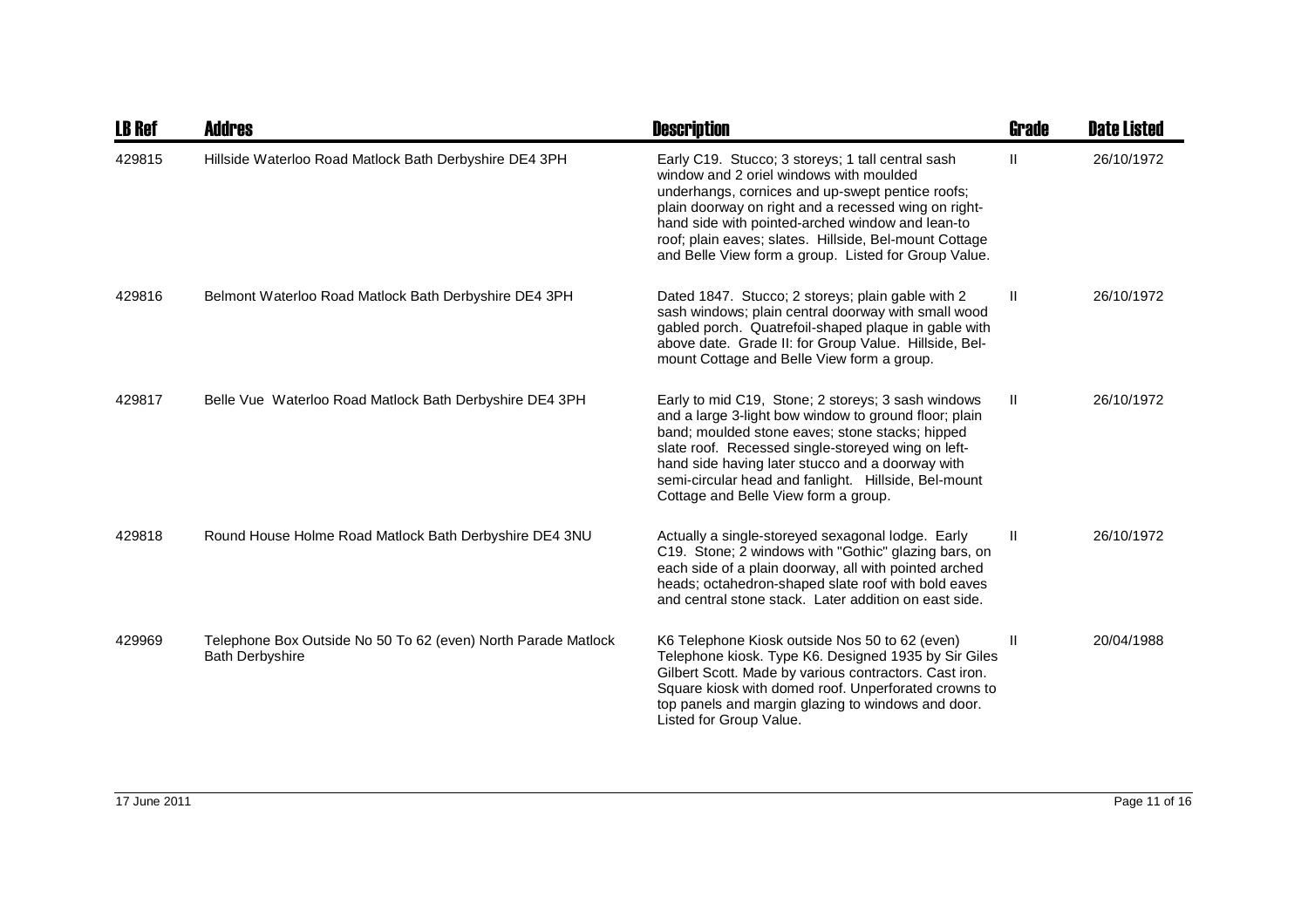| <b>LB Ref</b> | <b>Addres</b>                                                                  | <b>Description</b>                                                                                                                                                                                                                                                                                                                                                                                                                                                                                                                                                                                                                       | Grade | <b>Date Listed</b> |
|---------------|--------------------------------------------------------------------------------|------------------------------------------------------------------------------------------------------------------------------------------------------------------------------------------------------------------------------------------------------------------------------------------------------------------------------------------------------------------------------------------------------------------------------------------------------------------------------------------------------------------------------------------------------------------------------------------------------------------------------------------|-------|--------------------|
| 429970        | Telephone Box Opposite Number 192 South Parade Matlock Bath<br>Derbyshire      | K6 Telephone Kiosk opposite No. 192 Telephone<br>kiosk. Type K6. Designed 1935 by Sir Giles Gilbert<br>Scott. Made by various contractors. Cast iron. Square<br>kiosk with domed roof. Unperforated crowns to top<br>panels and margin grazing to windows and door.<br>Listed for Group Value.                                                                                                                                                                                                                                                                                                                                           | Ш     | 20/04/1988         |
| 430117        | Obelisk At Junction Of Temple Road And South Parade Matlock Bath<br>Derbyshire | In the entry for the following:<br>The sentence "Apex II<br>surmounted by late-C20 carriage lamp" shall be<br>deleted from the<br>description. ----------------------------------- Obelisk.<br>1820s. Tapering gritstone shaft in 2 sections on<br>gritstone plinth, approximately 3.5 metres high. Apex<br>surmounted by late-C20 carriage lamp. Painted<br>lettering to 3 sides of the shaft with the inscription<br>'TEMPLE HOTEL'. The obelisk appears in an<br>engraving of 1830. It was constructed specifically to<br>mark the location of the Temple Hotel (listed, grade II,<br>ref 3/134), which is not visible from the road. |       | 25/01/1990         |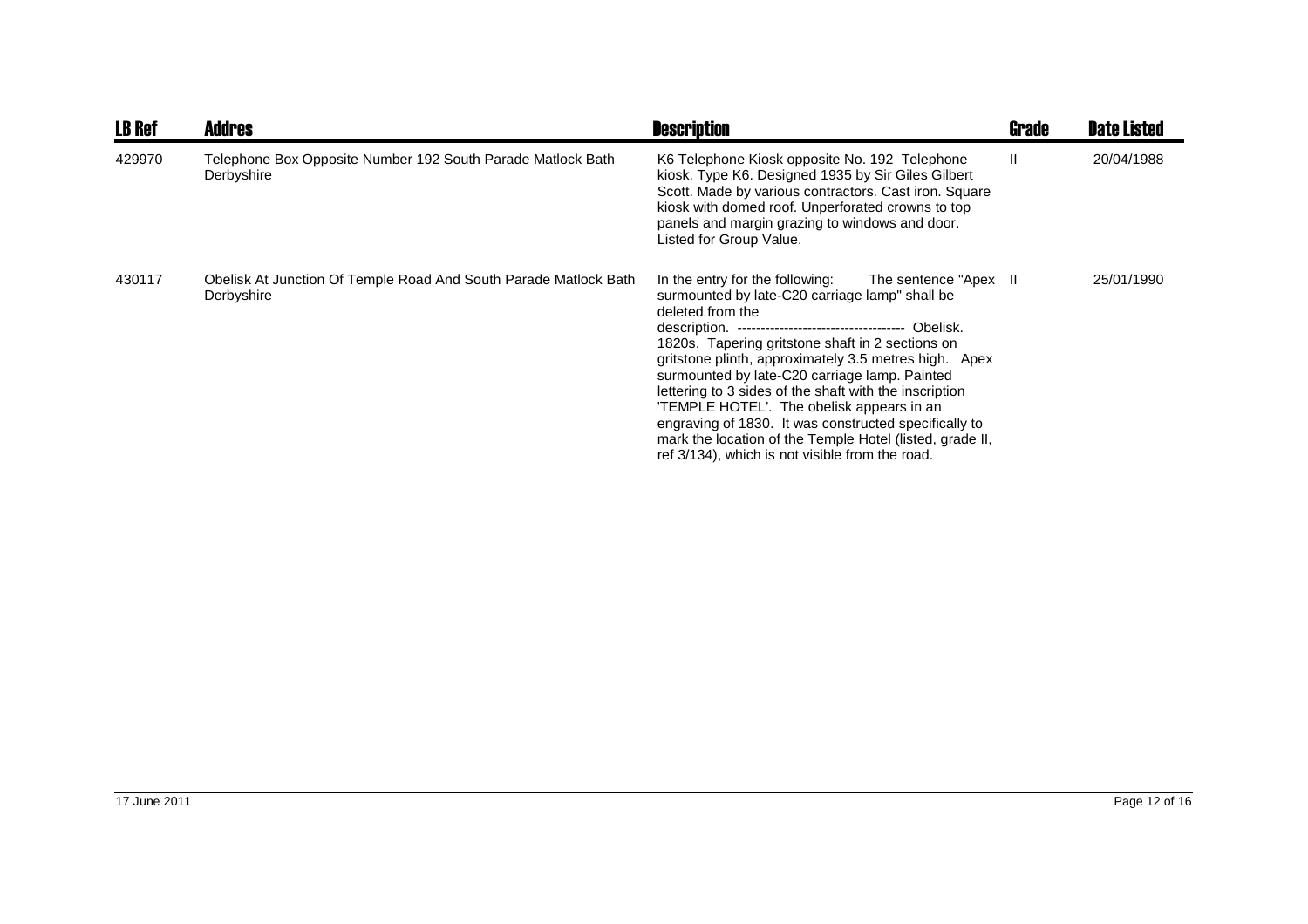| <b>LB Ref</b> | <b>Addres</b>                                             | <b>Description</b>                                                                                                                                                                                                                                                                                                                                                                                                                                                                                                                                                                                                                                                                                                                                                                                                                                                                                                                                                                                                                                                                                                                                                                                                                                                                                                                                                                                                                                                                                                                                                                                                                                                                                                                                                                                                                                                                                                                                                                                                                                                                                                                                                                     | <b>Grade</b> | <b>Date Listed</b> |
|---------------|-----------------------------------------------------------|----------------------------------------------------------------------------------------------------------------------------------------------------------------------------------------------------------------------------------------------------------------------------------------------------------------------------------------------------------------------------------------------------------------------------------------------------------------------------------------------------------------------------------------------------------------------------------------------------------------------------------------------------------------------------------------------------------------------------------------------------------------------------------------------------------------------------------------------------------------------------------------------------------------------------------------------------------------------------------------------------------------------------------------------------------------------------------------------------------------------------------------------------------------------------------------------------------------------------------------------------------------------------------------------------------------------------------------------------------------------------------------------------------------------------------------------------------------------------------------------------------------------------------------------------------------------------------------------------------------------------------------------------------------------------------------------------------------------------------------------------------------------------------------------------------------------------------------------------------------------------------------------------------------------------------------------------------------------------------------------------------------------------------------------------------------------------------------------------------------------------------------------------------------------------------------|--------------|--------------------|
| 449891        | Cromford Court Derby Road Matlock Bath Derbyshire DE4 3PY | House, now Study Centre. Dated 1901. Restored<br>1980-90. Built for J.T.W Lawton the manager at<br>Masson Mills. Ashlar, rendered brick and timber<br>framed, plain tile roof with overhanging eaves and<br>ornate barge boards. 12 rendered chimney stacks<br>with diagonal terracotta tops and terracotta tracery.<br>Deep chamfered plinth, moulded first floor band,<br>ashlar ground floor. 2 storey plus attics.<br>Casement windows throughout. Main east front, has<br>projecting central section with 2 canted bay windows<br>flanking a single cross mullion window under a<br>segmental arch. Above a 3 light window flanked by<br>shallow canted bay window all with cross casements.<br>Above 2 4-light windows with 2 smaller windows<br>between to the left a projecting octagonal turret with 2-<br>light casement and a copper spire. To the left a 2<br>window section with cross mullion windows and above<br>3-light cross casements, then a 5-light dormer.<br>Beyond a tall gabled canted ashlar bay window with 5-<br>light cross mullion windows on each floor. A single<br>window beyond with a cross casement on each floor<br>and above an enlarged dormer window. Set back to<br>the right a 3 window wing with a central projecting<br>ashlar bay, square at the ground floor with a 2 storey<br>canted ariel above. North front, has central doorway<br>with stepped ashlar hood, and above a large 3 light<br>cross mullion window in shallow pointed arch. To the<br>right a 2 storey canted bay window. Above various<br>irregular casement windows one in a timber framed<br>gable. South front has a off-centre entrance with 2<br>arches fine ashlar column between, to the right a 4-<br>light window and to the left a 2 and a 3- light similar<br>window. Above an inserted fire escape window,<br>flanked by cross casements, and to the left a 3-light<br>cross casement. Above 4 irregular casements in 2<br>projecting gables. West entrance front, has projecting<br>entrance with double panel doors, a projecting hood<br>and above a tall 4-light stair window with tracery. To<br>the right a large segment headed 6-light window with | Ш            | 19/02/1993         |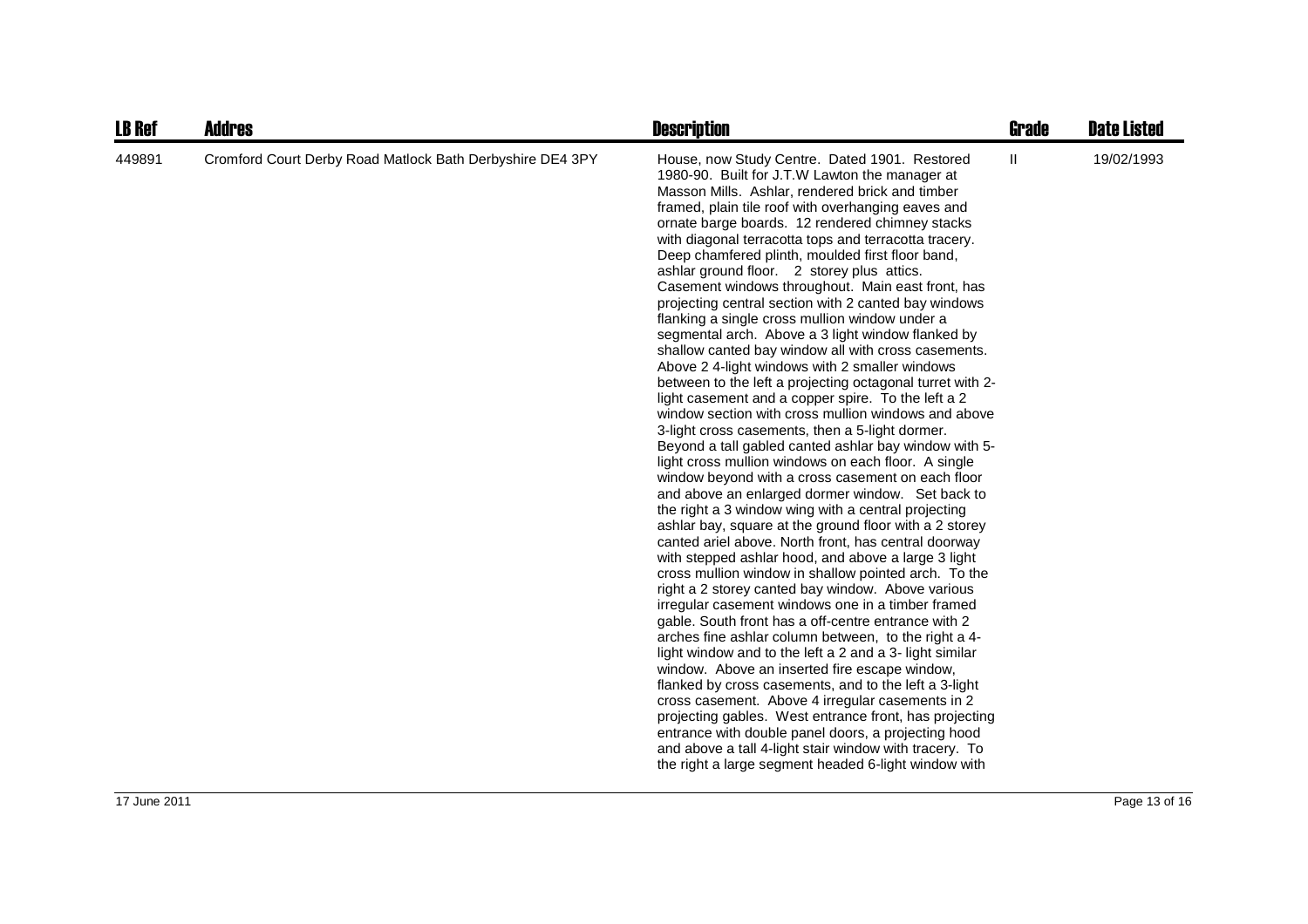| <b>LB Ref</b> | <b>Addres</b>                                          | <b>Description</b>                                                                                                                                                                                                                                                                                                                                                                                                                                                                                                                                                                                                                                                                                                                     | Grade        | <b>Date Listed</b> |
|---------------|--------------------------------------------------------|----------------------------------------------------------------------------------------------------------------------------------------------------------------------------------------------------------------------------------------------------------------------------------------------------------------------------------------------------------------------------------------------------------------------------------------------------------------------------------------------------------------------------------------------------------------------------------------------------------------------------------------------------------------------------------------------------------------------------------------|--------------|--------------------|
|               |                                                        | tracery. To the left an entrance archway set at right<br>angles with a moulded pointed arch and decorative<br>blind tracery above with blank shields. INTERIOR.<br>Dining room has dado panelling door surrounds and a<br>good quality wooden fire surround. Entrance hall has<br>panelling and ornate plaster coving, plus wooden<br>staircase with "barley-sugar" turned balusters, and<br>square panelled newels, with upper octagonal open<br>landing with similar balusters. Upper landing now<br>"floored in" has glazed "top-light" with stained glass.<br>Main reception room has ornate plaster ceiling with<br>Adam-style panels. Former billiard room has fine<br>ashlar fire surround with columns and carved<br>capitals. |              |                    |
| 453607        | MatlocK Bath Station Dale Road Matlock Bath Derbyshire | Circa 1849. Timber frame with herringbone brick<br>nogging; single-storeyed; 4 tall wood mullioned<br>windows overall, with "Gothic" cast iron glazing bars;<br>slightly advanced gabled bay at each side; gabled<br>ends with bold verges and overhanging, bracketed<br>eaves; tiles.                                                                                                                                                                                                                                                                                                                                                                                                                                                 | $\mathbf{H}$ | 15/06/1971         |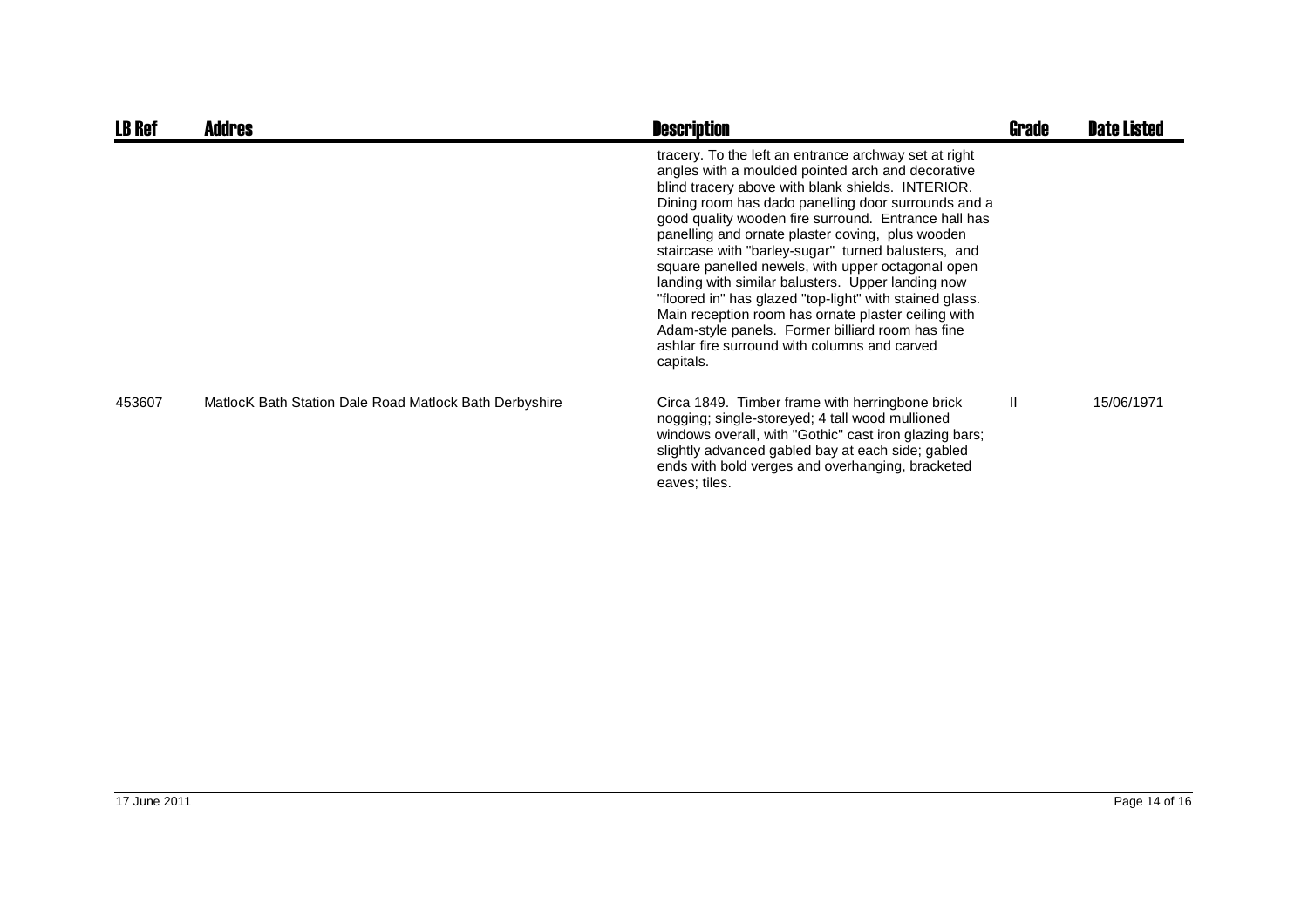| <b>LB Ref</b> | <b>Addres</b>                                                       | <b>Description</b>                                                                                                                                                                                                                                                                                                                                                                                                                                                                                                                                                                                                                                                                                                                                                                                                                                                                                                                                                                                                                                                                                                                                                                                                                                                                                                                                                                                                                                                                                                                                                                                                                                                                                                                                                                                                                                                                                                                                                                                                                                                                                                                                                                                                                                         | <b>Grade</b> | <b>Date Listed</b> |
|---------------|---------------------------------------------------------------------|------------------------------------------------------------------------------------------------------------------------------------------------------------------------------------------------------------------------------------------------------------------------------------------------------------------------------------------------------------------------------------------------------------------------------------------------------------------------------------------------------------------------------------------------------------------------------------------------------------------------------------------------------------------------------------------------------------------------------------------------------------------------------------------------------------------------------------------------------------------------------------------------------------------------------------------------------------------------------------------------------------------------------------------------------------------------------------------------------------------------------------------------------------------------------------------------------------------------------------------------------------------------------------------------------------------------------------------------------------------------------------------------------------------------------------------------------------------------------------------------------------------------------------------------------------------------------------------------------------------------------------------------------------------------------------------------------------------------------------------------------------------------------------------------------------------------------------------------------------------------------------------------------------------------------------------------------------------------------------------------------------------------------------------------------------------------------------------------------------------------------------------------------------------------------------------------------------------------------------------------------------|--------------|--------------------|
| 492541        | The New Bath Hotel New Bath Road Matlock Bath Derbyshire DE4<br>3PX | Hotel. 1745 with extensions of 1780-90,1860,1885 and II<br>1895 and 20th century alterations. Rubblestone, mostly<br>rendered and whitewashed, with ashlar wing. Slate<br>roofs with stone and painted stucco ridge and end<br>stacks.3 storeys and attic and basement swimming<br>pool. Late Classical style. Large square plan withwing<br>to NW at an angle. Entrance front is a 7-window range<br>in allat first floor of 2/2 sashes in moulded stucco<br>surrounds, som with pediments. Similar windows to<br>ground and second floors except French window to far<br>left. Principal entrance to centre right within an open<br>Doric porch. The front to right facing an old turnpike<br>road has two gablee facing with the centre infilled with<br>a range of 2 s-storey canted bays. A similar 2-storey<br>canted bay to the left gable with a large stucco<br>panelover inscribed 'The New Bath Hotel' which is<br>surmounted by an open curved pediment. The gable<br>to right has a canted bay raised over the plunge bath<br>which is in the basement and this has a 2/2 sash over<br>on each floor. the garden front to the right of this<br>similarly has 2/2 sashes with moulded stucco<br>architraves. From the right end of this front projects<br>the 3-storey wing of 1885. This is in ashlar with carved<br>stone window frames, mostly filled with sashes. there<br>is a large 2-storey canted bay to the centre. Extending<br>to left from the main entrance front is a single-storey<br>rubblestone range probably 19th century and originally<br>a stable range. the other mainly 20th century<br>extensions are not of special architectural interest.<br>INTERIOR: Interior features include the plunge bath in<br>the basement with a fine ashlar stone vault and<br>various side and end openingsprobably all dating from<br>1745 when the bath first opened. An early/mid 19th<br>century staircase with thin turned blusters and curving<br>hand rail survives in the linking west wing to the rear<br>and another in pine in the wing of 1885. Here is the<br>large Arkwright Room with panelled doors and<br>moulded architraves. Both these occur elsewhere in<br>this wing. The holtel generally retains many original |              | 09/02/2005         |